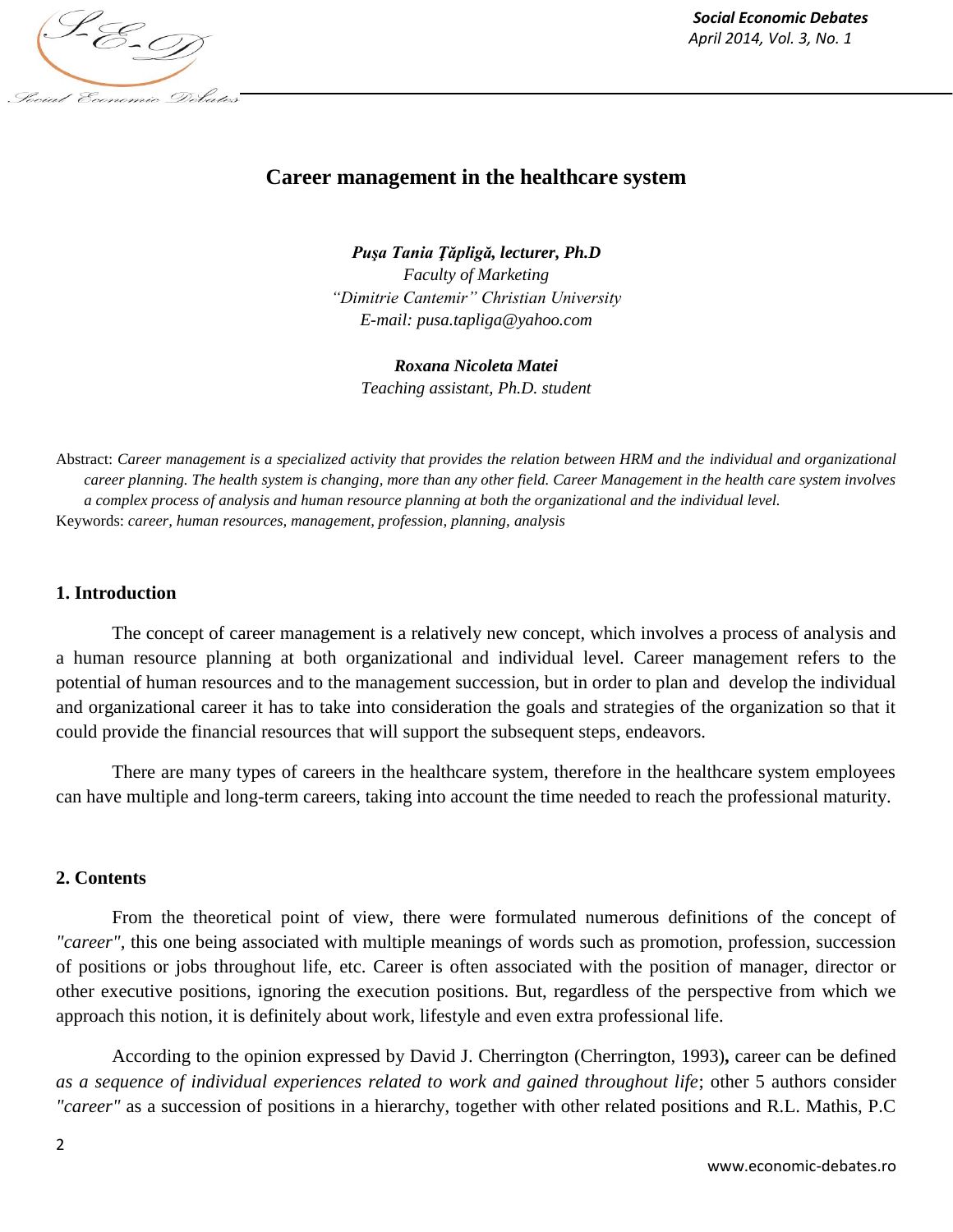Nica C.Rusu define career (R. L. Mathis, P. C. Nica, C.Rusu, 1997) *as a sequence of positions which each employee has, in an ascending order of their prestige, according to a predictable rule. Sharing the same* opinions one can say a career can be long or short, and an individual may have multiple careers, one after another or simultaneously. Douglas T. Hall (Douglas, 1986) considers that *career is the individual perception of the sequence of attitudes and behaviors associated with the working experiences and activities throughout personal life.* The individual perception, he says, may have both *objective and subjective aspects*.

*The objective aspects* are related to the professional development of each individual, his/her outcomes and experiences that can lead to international career prospects.

*The subjective aspects* refer to self-assessment, how each individual estimates his/her potential.

Thus, different definitions of career are sometimes contradictory, for instance *the sequence of the individual working experiences that are gained throughout life* does not mirror the idea that an individual can have *more long or short careers*, at the same time or one after another. On the other hand, while some authors present career as a sequence of positions, others consider it as a sequence of experiences or behavioral attitudes.

In this context, we agree with the idea that an individual can have several careers in his lifetime, and we even agree with the idea that they could coexist at the same time, except for the executive positions. This situation does not occur because it leads to incompatibility and sometimes to a conflict of interests, both situations being provided in the current legislation, especially for public institutions.

Thus, career *can be defined as a sum of experiences gained on account of the performed activity, regardless of the position held, which can influence the individual's professional ascent in accordance with his/her skills, qualifications, abilities and, last but not least, his/her willingness*.

From the point of view of the individual career development, many experts have tried to outline the stages of career development. Thus, Torrington D. and L. Hall (Torrington, L. Hall, 1995) present nine stages of a career (according to E. Schein) in the following table:

| No.            | Age       | <b>Stages</b>                             | No. | Age      | <b>Stages</b>                  |
|----------------|-----------|-------------------------------------------|-----|----------|--------------------------------|
| 1              | $0 - 21$  | fantasies,<br>Development,<br>exploration | 6   | 35-45    | Crises in the middle of career |
| $\overline{2}$ | $16 - 25$ | Employment                                |     | After 40 | Late career                    |
| 3              | $16 - 25$ | Main qualifications                       | 8   | After 40 | Decline and retirement         |
| $\overline{4}$ | $17 - 30$ | Early career                              | 9   | After 40 | Retirement                     |
| 5              | after 25  | Middle of career                          |     |          |                                |

Table 1 *The stages of career development (according to E. Schein*)

*Source*: D. Torrington, L. Hall, op. cit., p. 439.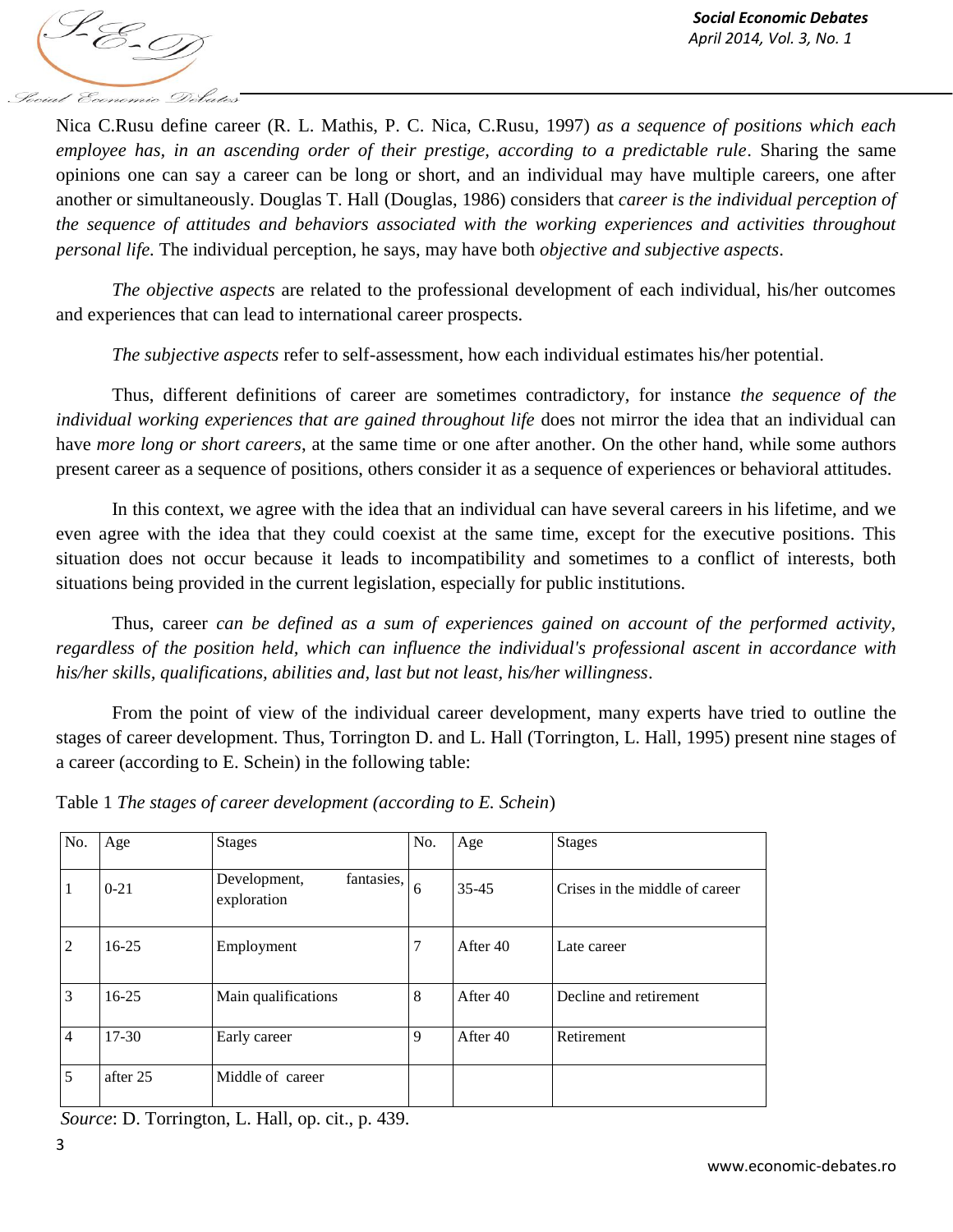Other specialists (Gibson, J. M. Ivancevich, 1988) consider that the career stages are four as follows:

- 1. establishment, when the employees are aged 18-24, when the individual gains the basic knowledge and the skills related to the position;
- 2. promotion, from 25 to 39 years old, when he/she gets his autonomy;
- 3. maintenance, from 40 to 54 years old , characterized by the development of qualifications and the gaining of esteem;
- 4. retirement from 55 to 65 years old, when there is the gradual loss of the work identity and the work experience is shared with the others.

In the contemporary society, however, *we cannot speak of a career decline after 40 years old or of a retirement after 55 years old because in certain fields the specific skills and the professional specialization are achieved after a long period of time, therefore after 40-45 years old one can hardly be considered to have completed the qualification-training cycle.*

*Career Management* is the relation between the individual and organizational career planning, it is a specialized activity of HRM, correlated with the activities specific to the specialized departments.

The concept of career management involves a process of analysis and a human resource planning at both organizational and individual level.

M. Armstrong (Armstrong, 1999) *defines career management as the design and implementation of goals, strategies and plans which enable both the company to meet the needs for human resources, and individuals to meet their career goals.*

Gheorghiţa Căprărescu (Caprarescu, 1995) mentions that *career management is the process which provides the promotion of employees and the succession of the managing board, in accordance with the needs of the company, with the employees' qualifications, performances and preferences.*

Thus, while the first definition refers to the goals, strategies and planning of the company that will determine the development of the human resources, the second relates directly to the employees' promotion and the succession of the managing board.

Career management aim at both the potential of human resources and the succession of the managing board, but in order to elaborate a plan for the individual and organizational career development, we have to take into account the goals and the strategies of the company to provide the financial resources that will represent the base of the subsequent steps.

According to R. L.Mathis's opinion and other specialists' opinion, career planning models in which the entire staff of a company may be comprised, are presented below (Mathis, Nica, Rusu, 1995). The *"chance and luck" model* which is based solely on chance and "blind" luck to get the right position and requires that the person be at/in the right place at the right time, this model being followed by most of the employees, but most of the time, it leads to a high rate of delusion; The "*company knows best" model* , according to which the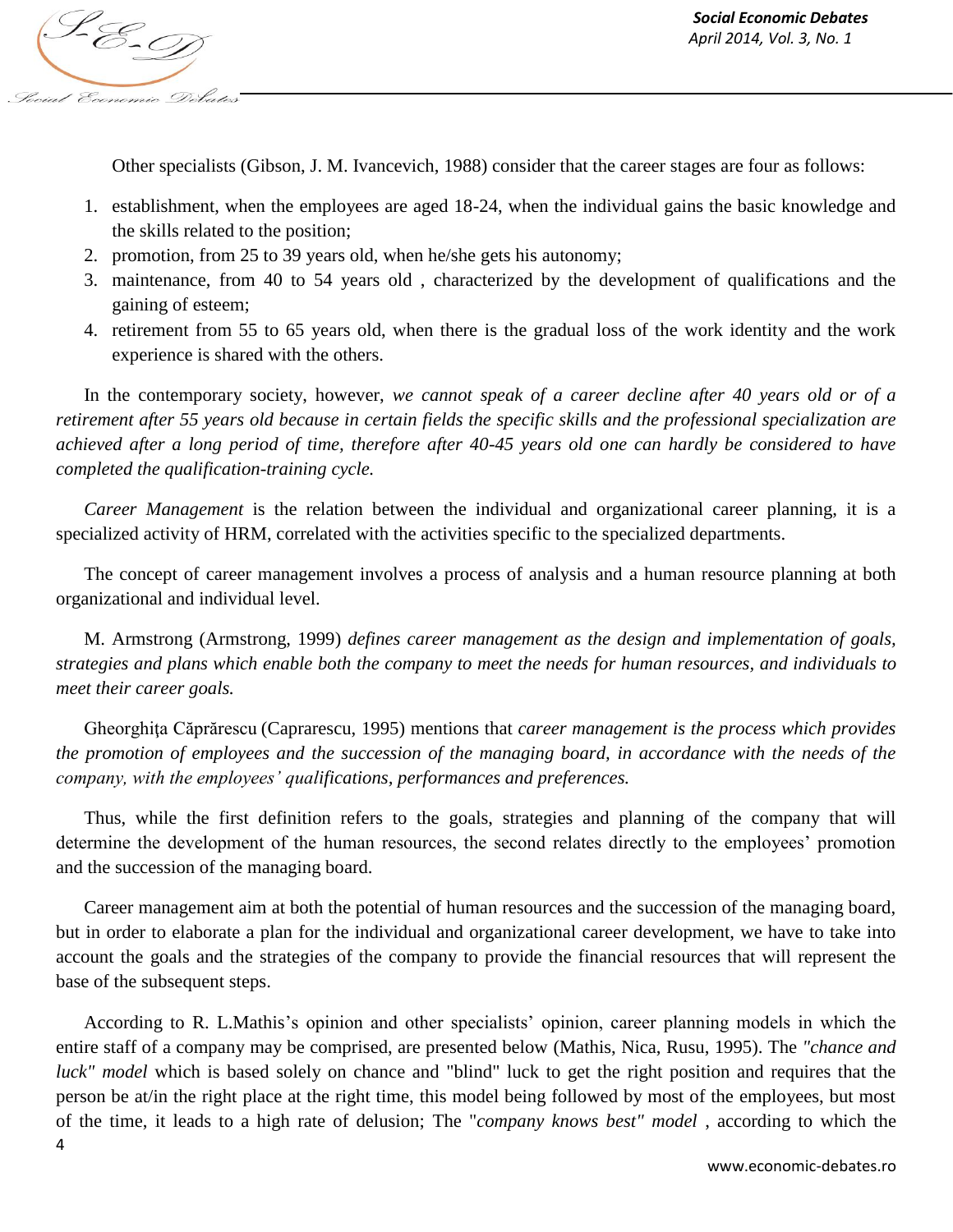S-E-D Social Economic Debates

employee move from one position to another depending on the needs of the company, the model can be accepted by some young people who depend on adults, but it can have negative effects on adults because of the perception that the company is abusing them;

The self-oriented model that aims at the performance and satisfaction, according to which the employees themselves have the ability to evaluate their own career development opportunities.

Furthermore, it is estimated that employees who feel that the manager is interested in their careers are loyal, performing at the same time, quality work

According to a study made by Duke University in the U.S., *people who have a stable job, good working conditions and professional satisfactions live longer than those who consistently change the job or are discontent with their careers and job positions.*

Considering the models and typologies presented herein, it can be concluded that for the development of individual careers, it is necessary for the employees to know their own personality and their abilities, they should not limit just to chance or luck, because it is said very often, "each person makes his/her own luck."

Career choice is an individual act, which is a general concern, mainly among young people, that are more concerned about building a career, though often they are tempted to pass over certain stages of professional development to reach directly the top of the management hierarchy. Their wish comes true and successful if they have the *chance and luck* but most of the time, a position obtained in this way cannot be preserved for a long time.

### **The healthcare employees and their career development**

The main types of careers are on a short or a long term, they can be subjective or objective, singular or multiple. In this context it can be said that the healthcare staff in hospitals have a multiple career, as follows:

- a professor of the Faculty of Medicine may work, in addition to his/her teaching career, as a doctor in the hospital and even as the head of medical department, medical director or manager, but his work in the hospital must be part-time and his/her appointment as a doctor must be in accordance with his/her professional status and degree.
- the nurse employed in a public hospital may also work the same hours in a private hospital, only after she finishes her tasks at the workplace in the public hospital.

On the other hand, if we refer to the stages of career development cycle (according to E. Schein), which finishes at 40 years old, when it is considered that the career development cycle ends, or if we refer to the four stages of career development illustrated by J.L. Gibson, which consider that employees aged 55-65 begin the retirement process, we noticed that the healthcare system has some peculiarities, namely:

• if we analyze the career of a *doctor*, who definitely has to cope with a very long period of study, six years of faculty, the internship and the residency year between 3 and 7 years, we can say that after 10-14 years of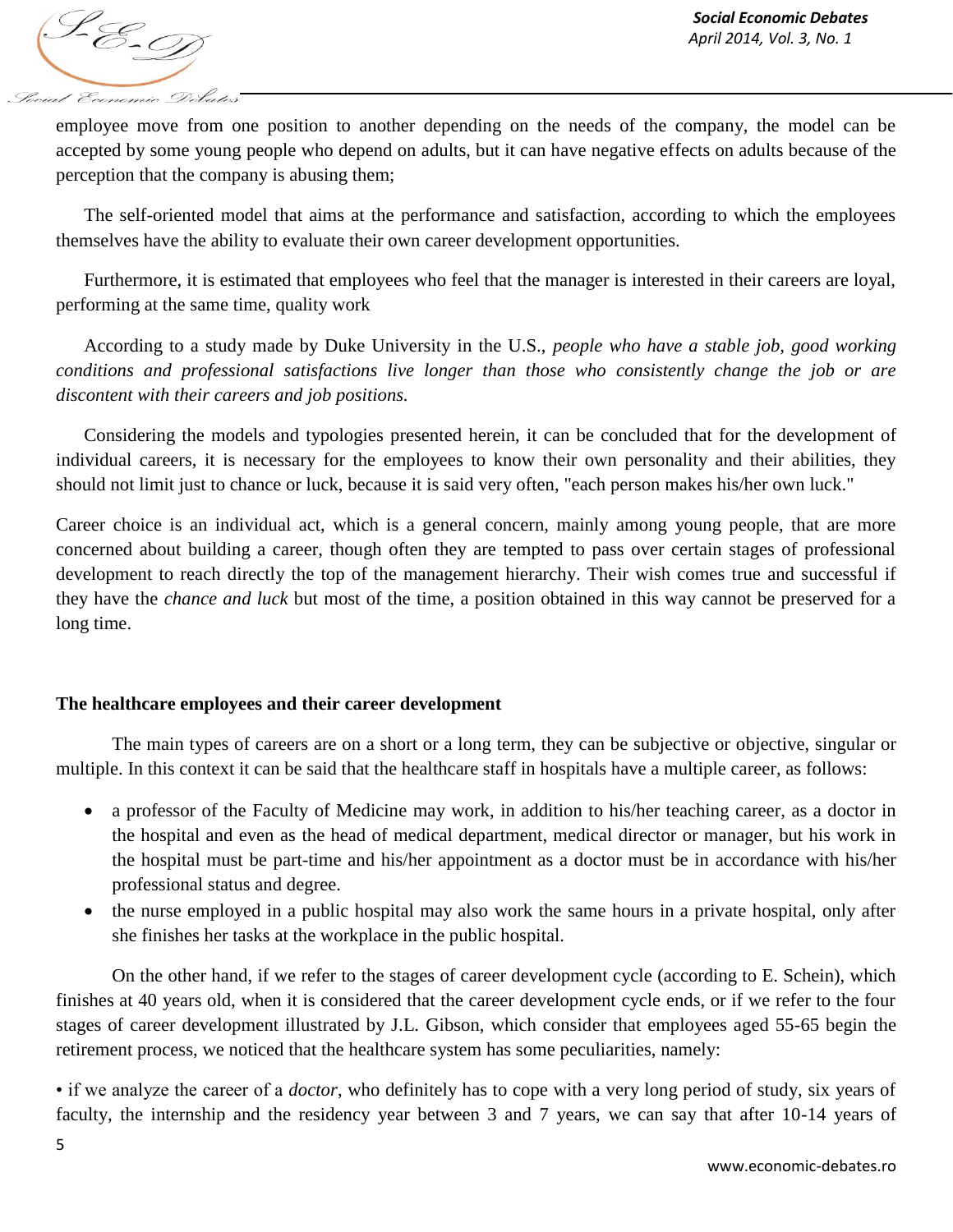

training a resident doctor can become a specialized doctor after passing an exam according to the law, and after 5 years of experience he/she can become a primary doctor after passing another exam according to the law. So, only after he/she is 40-45 years old it can be said that he/she was able to go through almost all the stages of his/her professional development, and he/she can access a management position after the age mentioned previously.

Therefore, the individual career path of a doctor is a non-traditional one, and this carrer path could have an upward and downward mobility. The career path is predicted when the doctor has already chosen the medical specialty and has passed the residency exam;

• *the nurse* has a more traditional carrier path, because after graduating the sanitary school the nurse is appointed as junior nurse for a period ranging from six months to one year. In order to get a higher position a nurse has to pass an examination based on his/her gained knowledge and the next step in his/her career development is the major medical nurse position. Moreover, nurses can have administrative positions such as department chief nurse or healthcare Administrator in the Board of Directors of the hospital.

In 2006, the University of Medicine and Pharmacy established faculties for nurses, thus enabling nurses to develop their career in the sense that they obtain a bachelor degree in their field of activity.

In some cases, due to individual counseling, some nurses change their career by enrolling to the Faculty of Medicine to become doctors.

When the employer makes the selection using specific techniques and methods, he gets to know the candidate in terms of his/her achievements proven by the documents presented at the time of selection and evaluation.

Therefore, the individual career planning made when getting employed has a certain bias and to increase its objectivity, it should be reviewed periodically in the light of the subsequent development of the employee.

*The individual career* will be influenced by the quantity and quality of human resources and, therefore, the evaluation of performances is meant to identify the weaknesses of employees and to provide a baseline plan to establish professional development and training in order achieve the proposed goals.

*The development and training of the human resources* and *Career Management*, are activities specific to HRM that can be treated simultaneously, as an entire process of training and improvement of individual career which is focused on the career development that the employee proposed to accomplish or on the career he/she was advised to build, in accordance with his creative skills that have been discovered subsequently.

The healthcare staff can have multiple, objective and long-lasting career goals, considering the time needed to reach professional maturity.

But, there are also situations quite frequently encountered in public hospitals, when a doctor performs four different activities simultaneously, building for each performed activity a type of career. For example, a hospital manager, in addition to his /her administrative and managerial work, he/she performs teaching activities, he gives medical examinations, prescriptions, treatments and therapy for both the hospital patients and the patients of private clinics.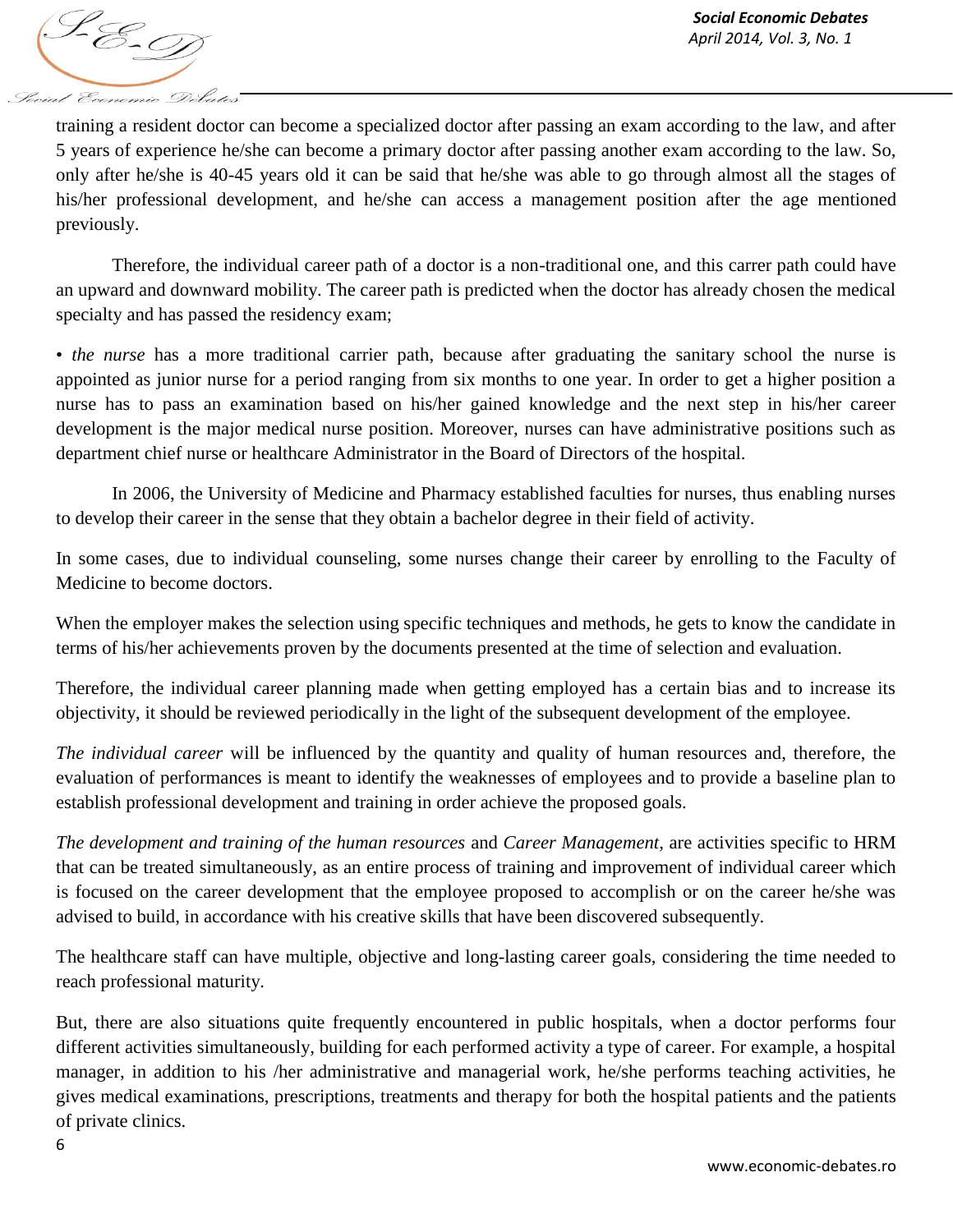S-E-D Social Economic Debates

Therefore, we brought into discussion *four different careers* so that we could mention that each of them has a profound bias, and to motivate this aspect we enumerated some reasons, as follows:

- Business management requires the manager's total involvement in the management of financial and human resources, administrative organization, collaboration and participation in the collective meetings with the management structures, etc. and also his/her constant concern for legislative information and documentation so that the manager be able to build a real strategy, based on the adoption of the coherent policies in relation to the legal directions for future actions oriented on the investment and organizational development;

- Teaching implies a special responsibility, commitment to the students that become doctors, their work being carried out both in terms of teaching the basic theoretical concepts, as well as presenting the practice techniques considering the medical cases;

- Medical work done at the bedside may not be interrupted, according to the doctor's availability, because the diagnosis and the medication must be followed by a therapeutic care which changes depending on the medical state of the patient;

- Collaboration as a doctor with private clinics should be classified in the category of conflicts of interest, but this is allowed because the number of beneficiaries of this system is increasing, and major decision makers in the Ministry of Health are doctors, too.

Therefore, it is obvious that it couldn't be registered performances as long as all the activities presented above are performed simultaneously, due to the fact that, on the one hand, there is not the physical time needed to perform all the activities simultaneously, and on the other hand, most of the problems and their structural typological differentiation decreases the manager's ability to concentrate; having no qualifications and training in the economic field, he cannot appreciate or perform activities such as those specific to HRM or accounting, their decisions are mainly based on personal considerations, on sympathy or on personal grudges against the specialized personnel.

Poor hospital management has thus become a *rule* rather than an *accident*, and measures to remedy this situation are not taken, not to generate a wave of mass discontent, as it happened in 2007, and these measures especially aim to replace the doctors that have management positions with qualified personnel, specialized in management.

### **3.Conclusions**

Nowadays, more than ever, the healthcare system has focused increasingly on career planning and management. This is justified by the rapid economic change, a fact that makes the current careers be less clearly delineated and predictable than in the past.

The objectivity of the career development is rendered by the fact that is reviewed periodically in the light of the employees'further developments. To build individual careers, it is necessary for individuals to know their own personality and their own potential, and they should not limit to hazardous aspects.